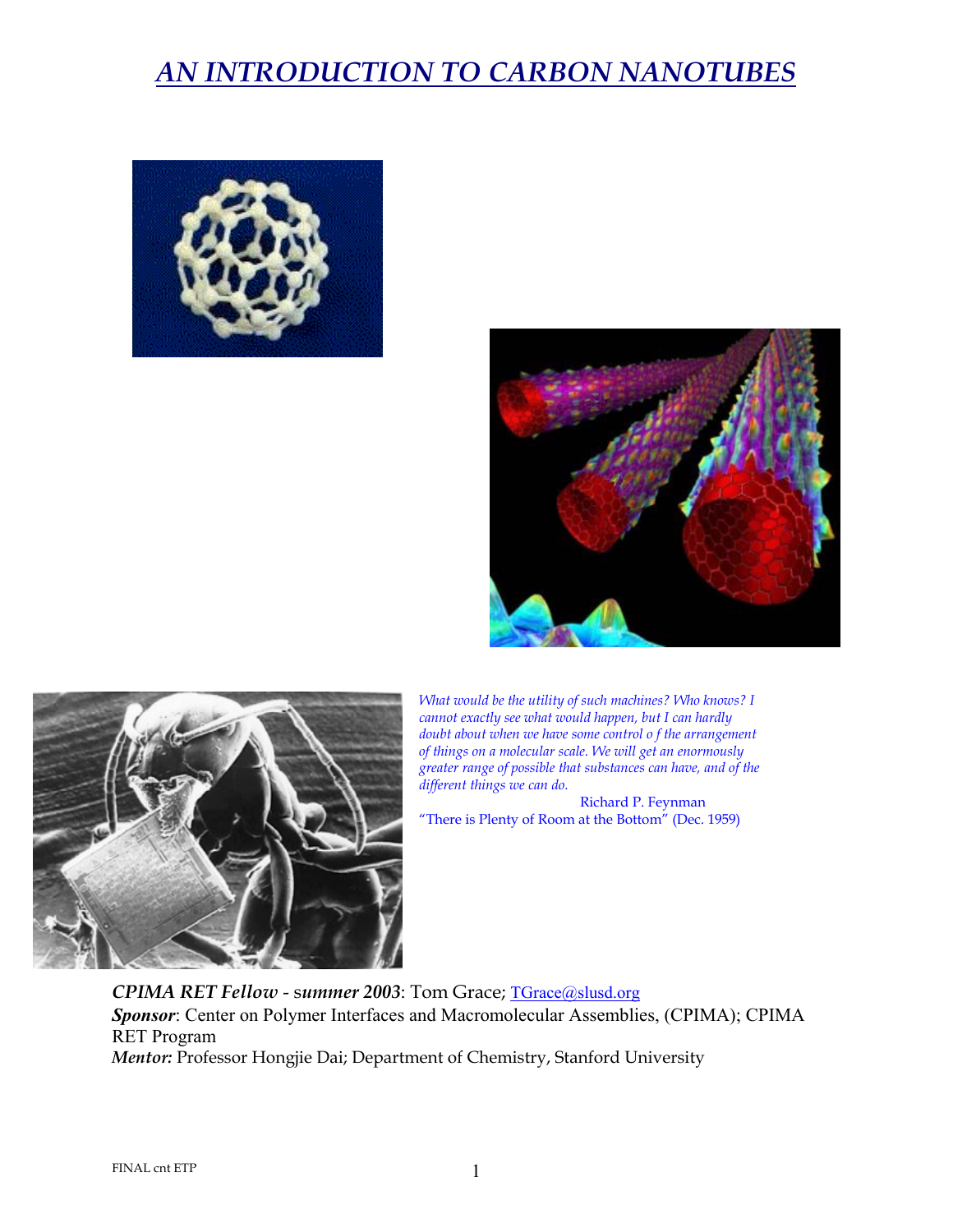#### **DESCRIPTION OF LESSON AND INTENDED STUDENT BODY**

My goal of writing the educational transfer plan (ETP) on carbon nanotubes was to briefly introduce to the high school chemistry student this growing novel area of organic chemistry in order to enrich their high school chemistry curriculum. Although knowledge of the fullerenes and carbon nanotubes are not currently a California State Standard, I feel it is important to create an awareness of the nanosciences and their potential applications in the future of nanotechnology.

As a high school teacher, all too often my students fail to see the connection between the chemistry they study and its applications in the real world. The typical question of "when are we going to use this stuff," is one that most teachers are asked at one point or another and one in which I actually encourage my students to pose. Furthermore, I also expect if they ask such a question, then they are also responsible for finding answers to satisfy their curiosity. In the case of carbon nanotubes and its underlying chemistry, hopefully this lesson will help them in their quest.

This lesson plan was written with the assumption that the students are enrolled in an introductory chemistry class using a 90 minute block schedule which they attend everyday. I believe this unit can be taught to currently enrolled high school chemistry students in the 10<sup>th</sup> through 12th grades who have completed courses in the physical sciences and biology. In addition, their computer literacy skills should be at a level where they can complete Internet searches and download information from the World Wide Web.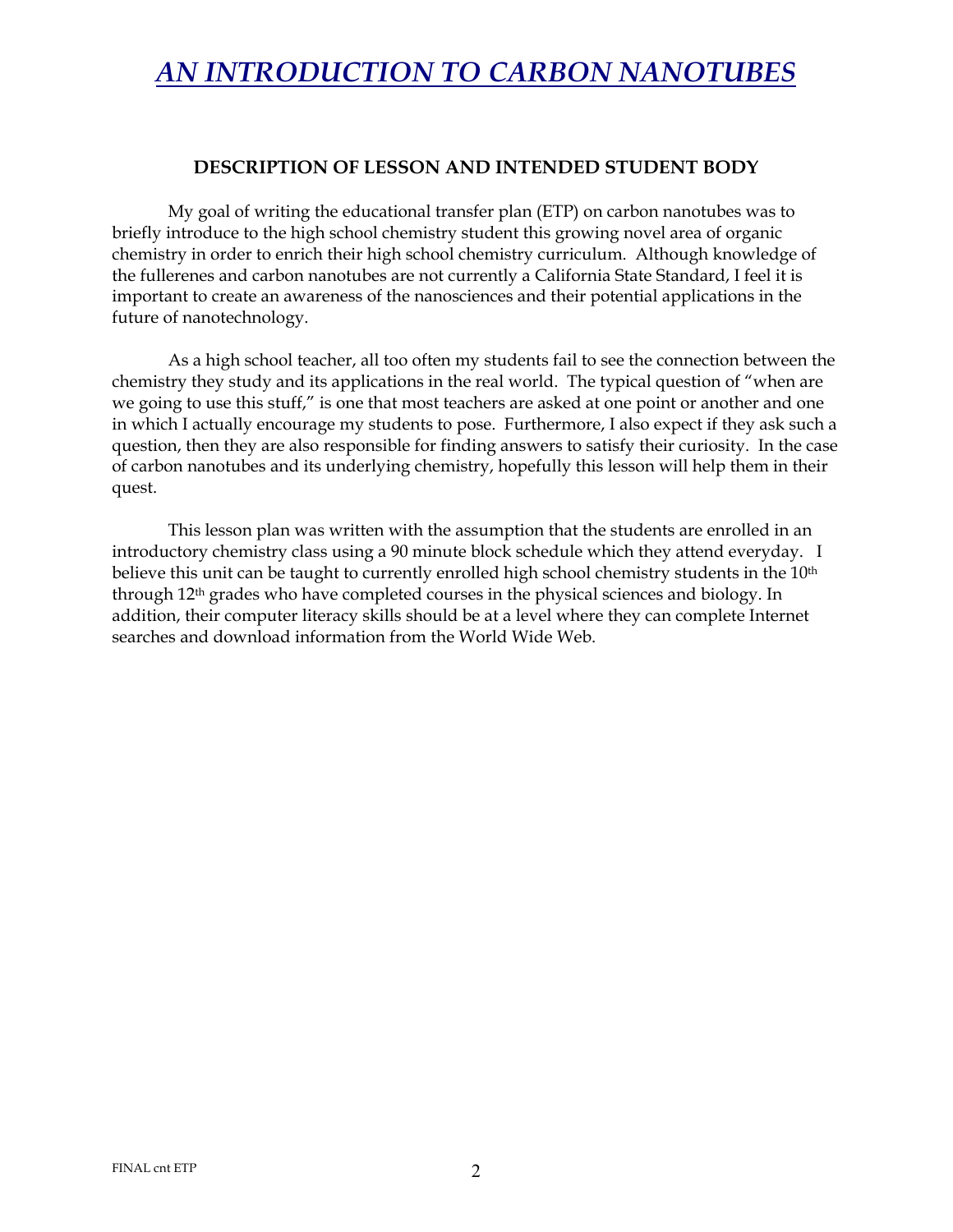#### **BACKGROUND LEADING UP TO CARBON NANOTUBES:**

Until the mid-1980's pure solid carbon was thought to exist in only two physical forms, diamond and graphite. Diamond and graphite have different physical structures and properties however their atoms are both arranged in covalently bonded networks. These two different physical forms of carbon atoms are called allotropes.



same carbon atoms, they obviously have different physical properties. Diamond is very hard and graphite is very soft. Use the two pictures to help you explain why this difference occurs.



Graphite is composed of graphene sheets of carbon atoms. This is the material that is in our "lead" #2 pencils.

In 1985 a group of researchers led by Richard Smalley and Robert Curl of Rice University in Houston and Harry Kroto of the University of Sussex in England made an interesting discovery. They vaporized a sample of graphite with an intense pulse of laser light and used a stream of helium gas to carry the vaporized carbon into a mass spectrometer. The mass spectrum showed peaks corresponding to clusters of carbon atoms, with a particularly strong peak corresponding to molecules composed of 60 carbon atoms,  $C_{60}$ .

The fact that  $C_{60}$  clusters were so easily formed led the group to propose that a new form or allotrope of carbon had been discovered. It was spherical in shape and formed a ball with 32 faces. Of the 32 faces, 12 were pentagons and 20 were hexagons exactly like a soccer ball (see picture below)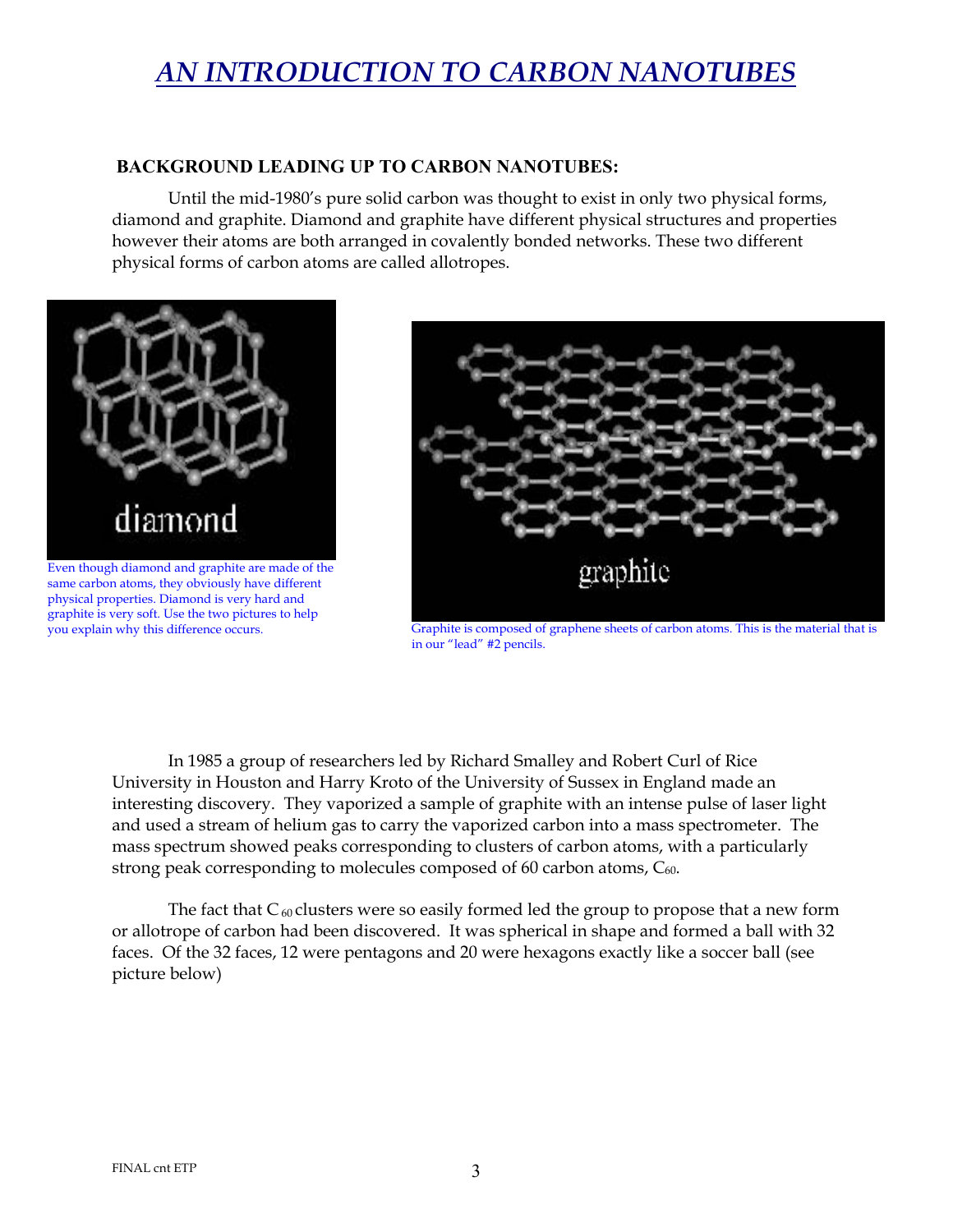

Each carbon atom in the buckyball is bonded to how many others? Are the pentagons bonded to each other? Did you know that chemists can actually place a metal atom inside the sphere? How cool is that!

We see this unusual soccer ball-shape expressed in a wide variety of physical objects, for instance soccer balls, new golf balls, architecture, and art. These molecules were named after an architect, Buckminster Fuller, who was responsible for the design of the first geodomes. A geodome that you may be familiar with is "Spaceship Earth" at Epcot Center (Disney World). The soccer ball shaped  $C_{60}$  molecule was named "buckerminsterfullerene" or "buckyball" for short.

After this discovery, other related molecules  $(C_{36}, C_{70}, C_{76} \text{ and } C_{84})$  composed of only carbon atoms were also discovered and they and the buckyball were recognized as a new allotrope of carbon. This new class of carbon molecules is called the fullerenes. Fullerenes consist of hexagons and pentagons that form a spherical shape. Fullerenes have also been proposed as possible HIV inhibitors as well as potential constituents in interstellar space.

#### **DISCOVERY OF CARBON NANOTUBES:**

The unique geometric properties of this new allotrope of carbon did not end with soccer shaped molecules, it was also discovered that carbon atoms can form long cylindrical tubes. These tubes were originally called "buckytubes" but now are better known as carbon nanotubes or CNT for short. These molecules are shaped like a tube; imagine a sheet of graphite ("graphene sheet") or chicken wire rolled into a tube.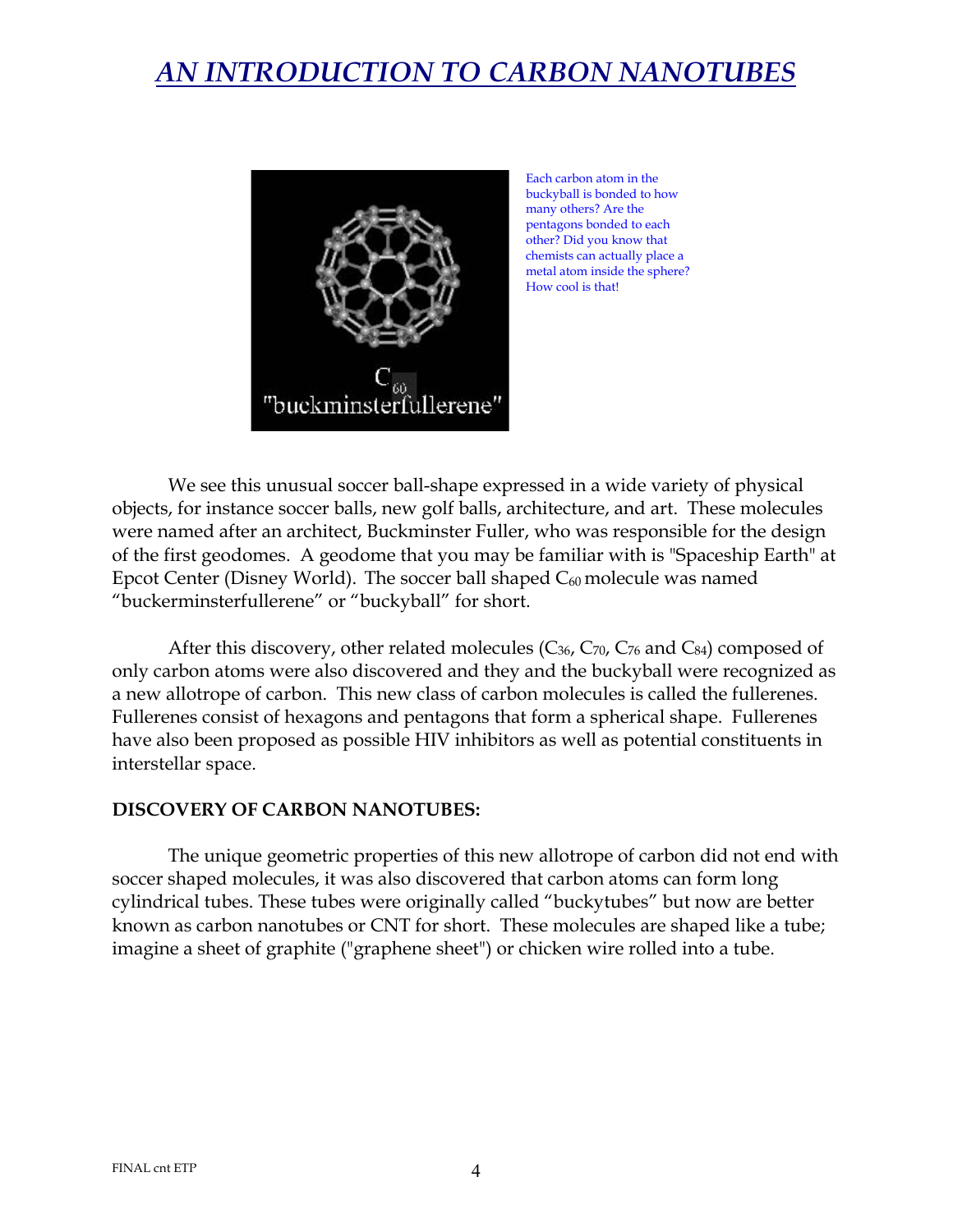

The carbon nanotube on the left is an allotrope of carbon. It and other carbon molecules now belong to the fullerene family. How is this CNT like the buckyball above? How is it different?

Carbon nanotubes have unique physical and chemical properties that chemists are trying to better understand through laboratory research. One of the physical properties of carbon nanotubes is that it's possible to make them only a single atomic layer thick. This means that they can be about  $1/50,000$ <sup>th</sup> the thickness of a human hair.

Because of the bonding characteristics of carbon atoms, the physical appearance of carbon nanotubes can often resemble rolled up chicken wire (see pictures above and below). One of the interesting physical properties about carbon nanotubes is that when you have two of them which have slightly different physical structures and they are joined together, the junction (gap or small space) between them can function as an electronic device.

This electronic behavior depends upon the structure of the two tubes. Currently scientists are trying to make carbon nanotubes in large amounts (high yield) with a high degree of purity (little or no material defects), so that the physical structures are all the same. If they have similar physical and chemical properties then it becomes easier to predict their behavior which would ultimately make them more useful for possible nanosensors. These nanosensors could behave like semiconducting materials in microelectronic circuits, or detect small changes in electric current, or register chemical reactivity, or changes in air pressure or temperature. 1, 2 For a more detailed outline of the possible applications of carbon nanotubes see the **FURTHER READING** section of this document.

Since carbon nanotube science is relatively new, scientists from the fields of chemistry, physics and the material sciences are just beginning to unlock its mysteries and hypothesize about its potential applications.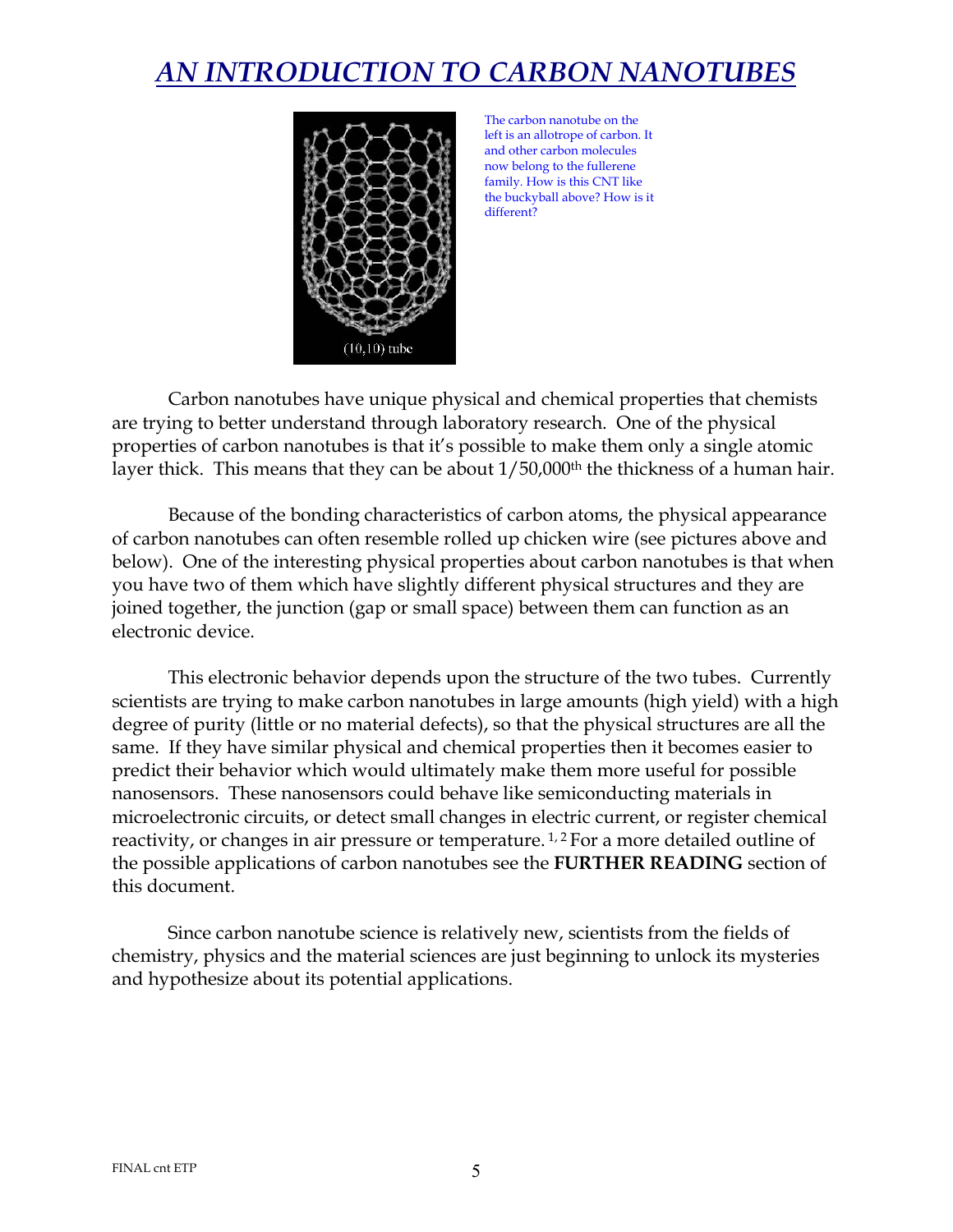### **NANOTUBE GEOMETRY:**

There are three unique geometries of carbon nanotubes. The three different geometries are also referred to as flavors. The three flavors are armchair, zig-zag, and chiral [e.g. zig-zag  $(n, 0)$ ; armchair  $(n, n)$ ; and chiral  $(n, m)$ ]. These flavors can be classified by how the carbon sheet is wrapped into a tube (see pictures below).



#### **PAPER MODEL CARBON NANOTUBE ACTIVITY:**

To better understand conceptually how the carbon atoms are arranged geometrically in a real carbon nanotube, you can create a paper model using a printout of a graphene sheet and practice counting a path around it as you roll it up.



This exercise can best be done by doing the following: first, download a copy of a blank graphene sheet (one without the numbers you see above) to practice with. To do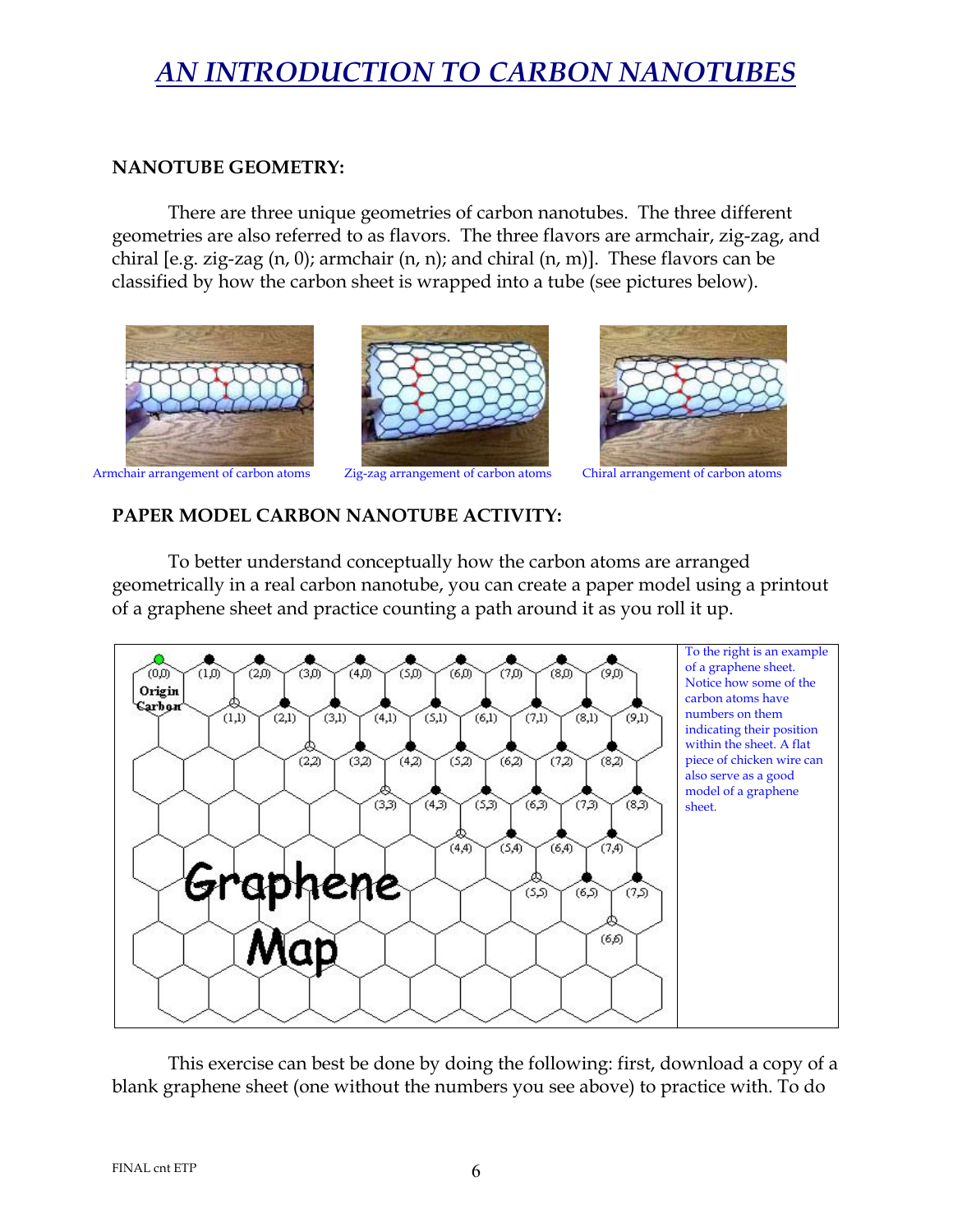this, visit http://www.mrsec.wisc.edu/edtec/cineplex/nanotube/index.html to find one. Then using Adobe Acrobat Reader 5.0, print out three copies of the graphene sheet.

Next, take your first sheet and cut along the black line around the edges of the outermost hexagons, so that you end up with a saw tooth edge around the whole outside portion of the paper when you are finished.



You will need to repeat this step with the two other pieces of graphene sheet paper, so that in the end all three pieces of paper have this same outer saw tooth edge.

Now, let's try and make a paper model of a carbon nanotube. First, we will start with trying to make a zig-zag model which is pictured above.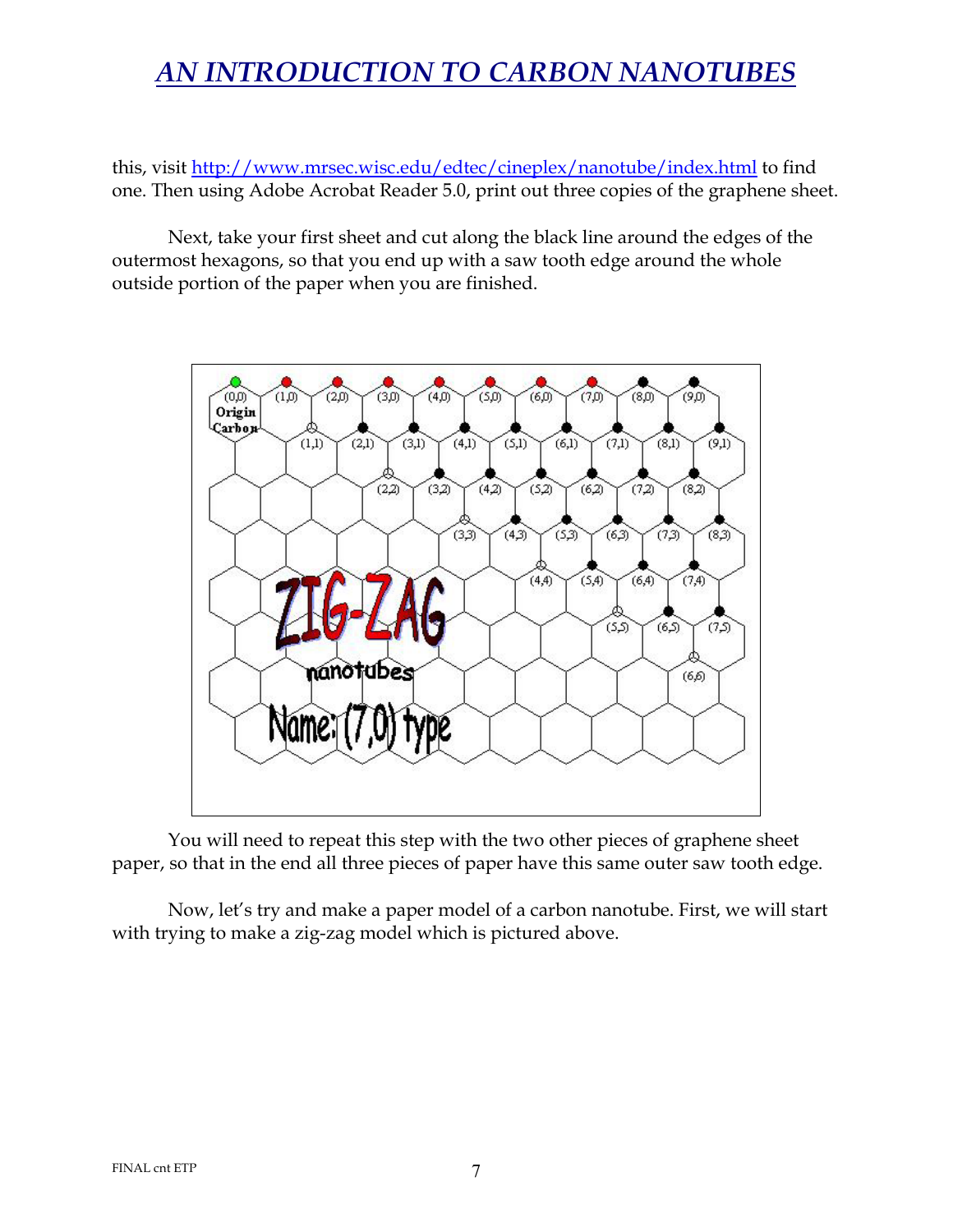The zig-zag model is the easiest one to count and the best one to try and copy when learning these geometries. Remember, our goal is to start and end at the same point. Hold the starting point between the finger and thumb of one hand (0,0) and use the other hand to count around the rolled up sheet and try to end where you begin. So, count each carbon atom around the tube  $- (1, 0) (2, 0) (3, 0) (4, 0) (5, 0)$  etc., until you get back to the starting point. Once you have done this, you have just made a simple carbon nanotube model.

Next, let's try the counting on an armchair model. As you count around the tube, note that you are counting at an angle and it will not be possible to get back to your starting point unless you turn a corner. Note that you have to pick the right place to turn so that you end up at your starting point because you can only turn once. Again, count each carbon atom around the tube  $- (1, 0) (2, 0) (3, 0) (4, 0) (5, 0)$  — until you get to a corner; after you turn, the count continues as  $-$  (5, 1) (5, 2) (5, 3) (5, 4) etc.  $-$  until you get back to the starting point. Practice this one until you get the hang of it. It is a little trickier.

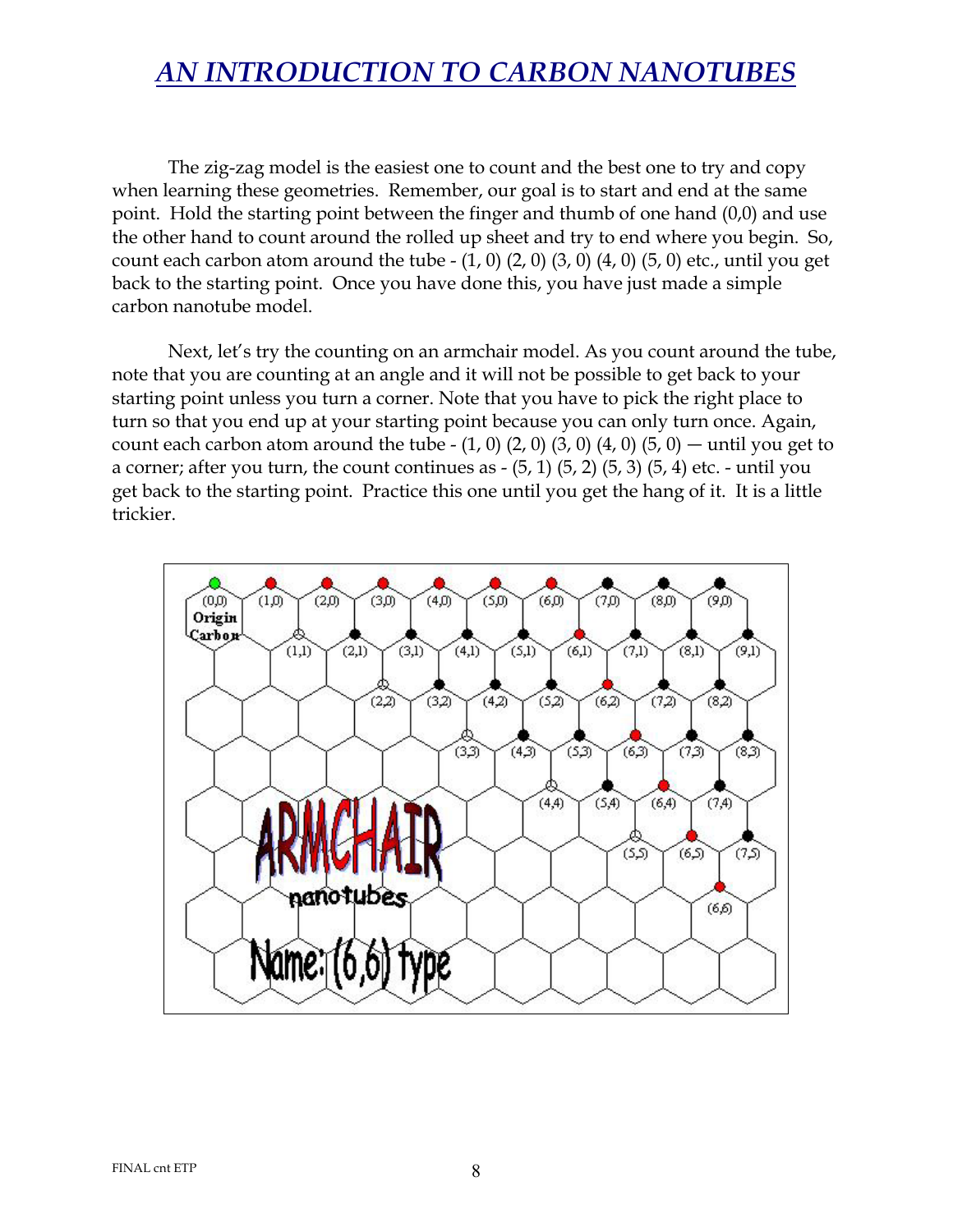Now let's try to make the last one, which is the chiral model. I think it is the most difficult to copy. It can be counted similarly like the armchair model because it also has a turn it. Remember to try and end up where you start. Again use the sheet below and the one on the next page as a tool to help you.

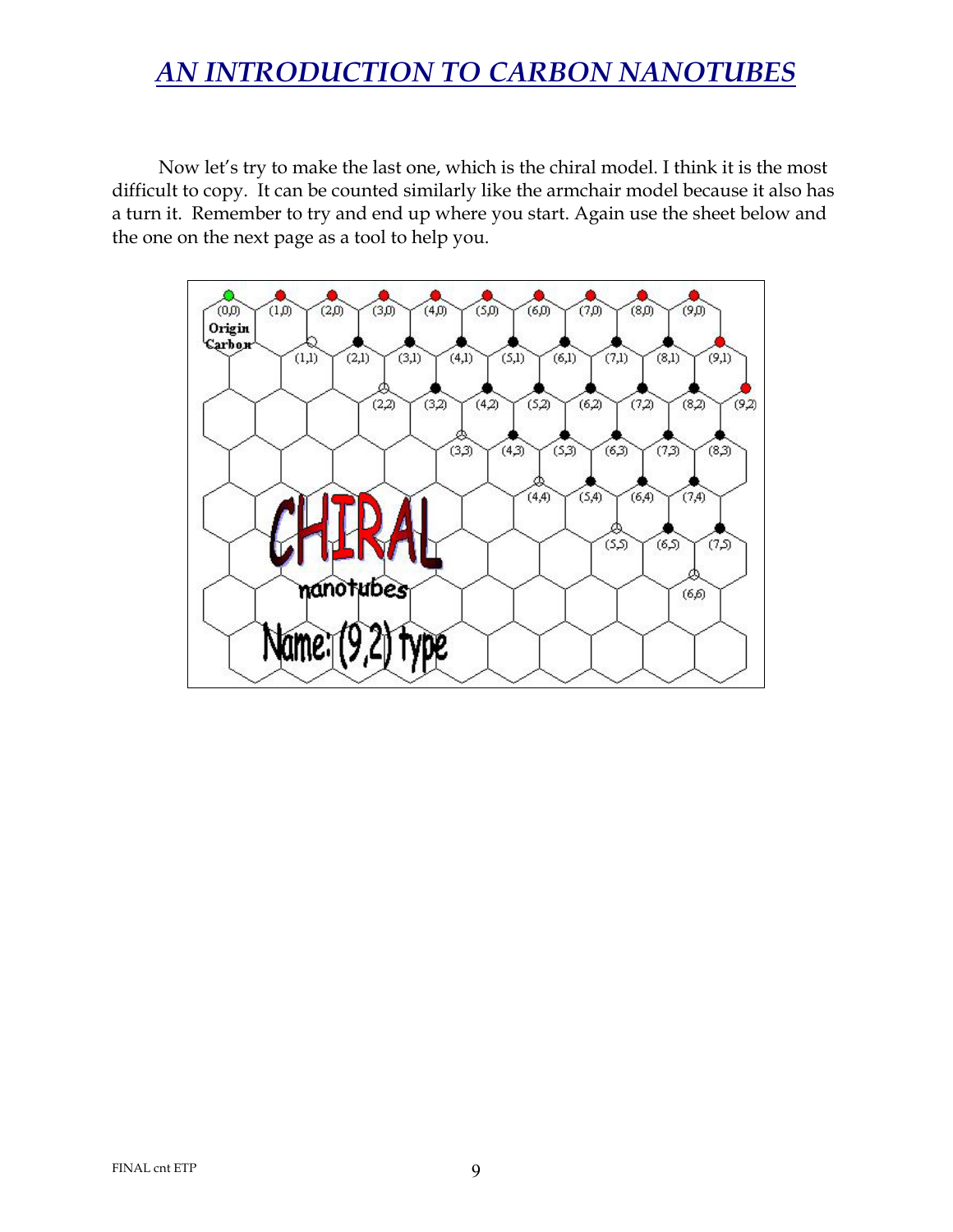

To further help students in trying to do this activity, I have included the color coded map above which projects all three types of folding onto one graphene sheet.4

#### **CARBON NANOTUBE WEBSITE ACTIVITY:**

Now that you have practiced creating paper models of the three different carbon nanotube geometries and your hands are tired of folding, let's use the internet to search out examples (pictures, diagrams, cartoons, etc) of each type of nanotube geometry. That is, try and find three examples each of a zigzag, an armchair and a chiral nanotube geometry.

After you find the website where you find that particular carbon nanotube geometry, write the address below under the correct heading, so that your teacher can visit the website and see if it is correct.

| ZIG-ZAG                            |
|------------------------------------|
| Web addresses for zig-zag geometry |
|                                    |
|                                    |
|                                    |
| ר                                  |
|                                    |
|                                    |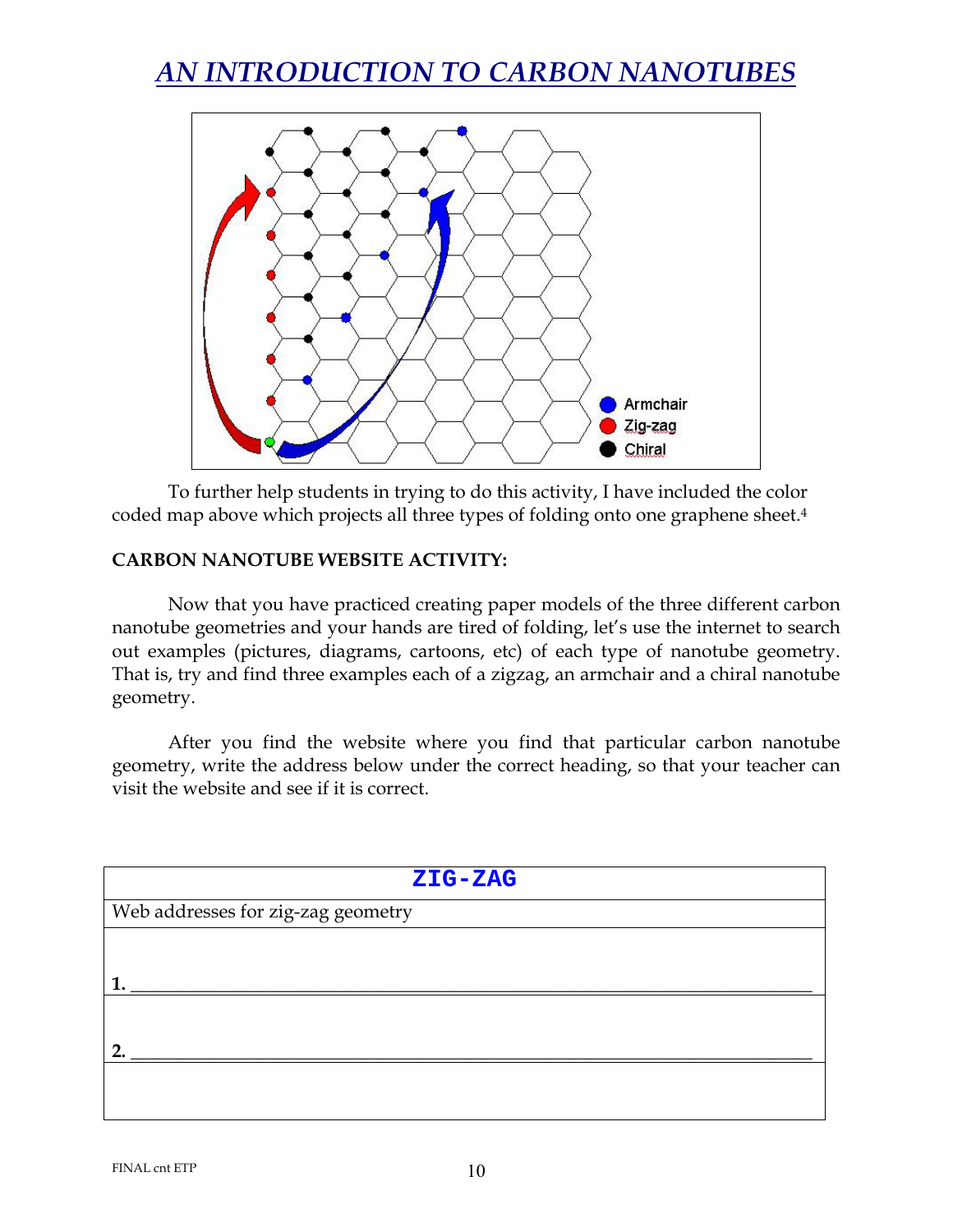| $\overline{\mathbf{3.}}$                                                                                                    |
|-----------------------------------------------------------------------------------------------------------------------------|
|                                                                                                                             |
| <b>ARMCHAIR</b>                                                                                                             |
|                                                                                                                             |
| Web addresses for armchair geometry                                                                                         |
|                                                                                                                             |
|                                                                                                                             |
|                                                                                                                             |
|                                                                                                                             |
|                                                                                                                             |
| 2. $\overline{\phantom{a}}$                                                                                                 |
|                                                                                                                             |
|                                                                                                                             |
| <b>CHIRAL</b>                                                                                                               |
| Web addresses for chiral geometry                                                                                           |
|                                                                                                                             |
|                                                                                                                             |
|                                                                                                                             |
|                                                                                                                             |
|                                                                                                                             |
|                                                                                                                             |
|                                                                                                                             |
|                                                                                                                             |
| 3.<br><u> 1980 - Jan Stein, amerikan besteman besteman besteman besteman besteman besteman besteman besteman besteman b</u> |
|                                                                                                                             |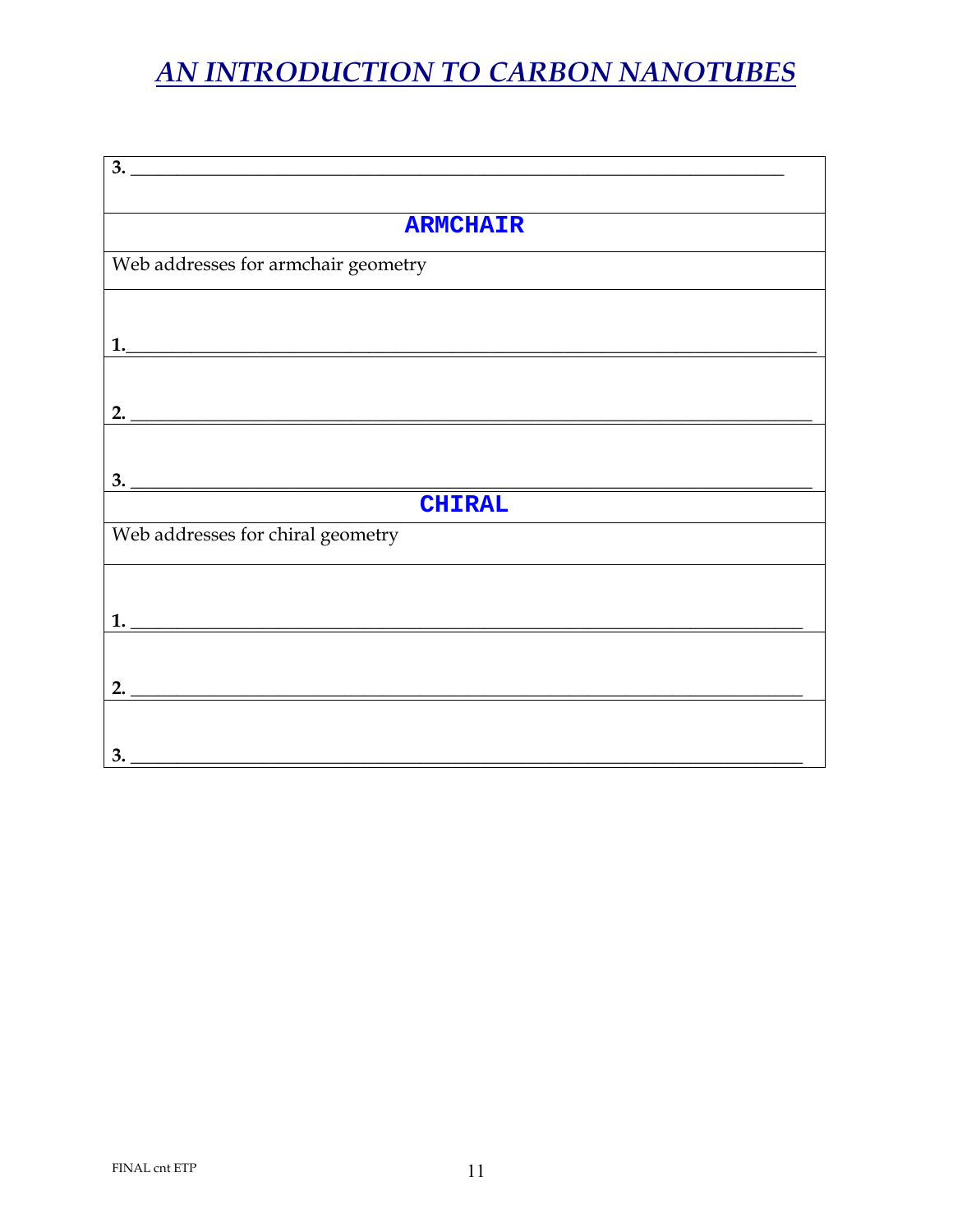#### **FURTHER READING:**

Carbon nanotubes are currently being used  $(\cdot)$  or considered  $(\tilde{N})$  for a number of significant applications:

- **AFM probe tips.** Single-walled carbon nanotubes have been attached to the tip of an AFM probe to make the tip "sharper". This allows much higher atomic resolution of the surface under investigation. Also, the flexibility of the nanotube prevents damage to the sample surface and the probe tip if the probe tip happens to "crash" into the surface. Piezomax a company started by Max Legally, director of MRSEC's IRG 1, that attaches carbon nanotubes to AFM probes for the purpose of increased resolution as well as decreased wear on sample and probe tip. (see http://www.piezomax.com/index2.html)
- **Flat panel display screens.** When a nanotube is put into an electric field, it will emit electrons from the end of the nanotube like a small cannon. If those electrons are allowed to bombard a phosphor screen then an image can be created. Several companies (SI Diamond, Samsung) are using this technology to replace the bulky electron guns of conventional television sets with these significantly smaller carbon nanotube electron guns. When scientists instead use millions of carbon nanotubes as tiny electron guns, the required dimensions change and the creation of a flat panel display (that can hang on your wall) becomes possible. In fact, some advertising billboards have already been made and are being used. (see http://www.sidiamond.com/) Learn more about how conventional televisions work at www.howstuffworks.com. Learn more about a flat panel display prototype: Wang, Q.H., Yan, M., and Chang. *Appl. Phys. Lett.* **78**, 1294 (2001).
- **Microelectromechanical devices.** Dr. Morinobu Endo at Shinshu University mixed nylon with carbon *fibers* (not nanotubes) 100-200 nm in diameter creating a nanocomposite materials that could be injected into the world's smallest (as of 2/6/2002) gear mold. The carbon fibers have good thermal conductivity properties that cause the nanocomposite material to cool more slowly and evenly allowing for better molding characteristics of the nanocomposite. The "improved" properties of the nanocomposite allow it more time to fill the tiny micron-sized mold than nylon would by itself. The tiny gears currently are being made in collaboration with Seiko for use in watches. (see http://www.rpi.edu/web/News/NYTNanotubes.htm)
- **Hydrogen storage.** When oxygen and hydrogen react in a fuel cell, electricity is produced and water is formed as a byproduct. If industry wants to make a hydrogen-oxygen fuel cell, scientists and engineers must find a safe way to store hydrogen gas needed for the fuel cell. Carbon nanotubes may be a viable option. Carbon nanotubes are able to store hydrogen and could provide the safe,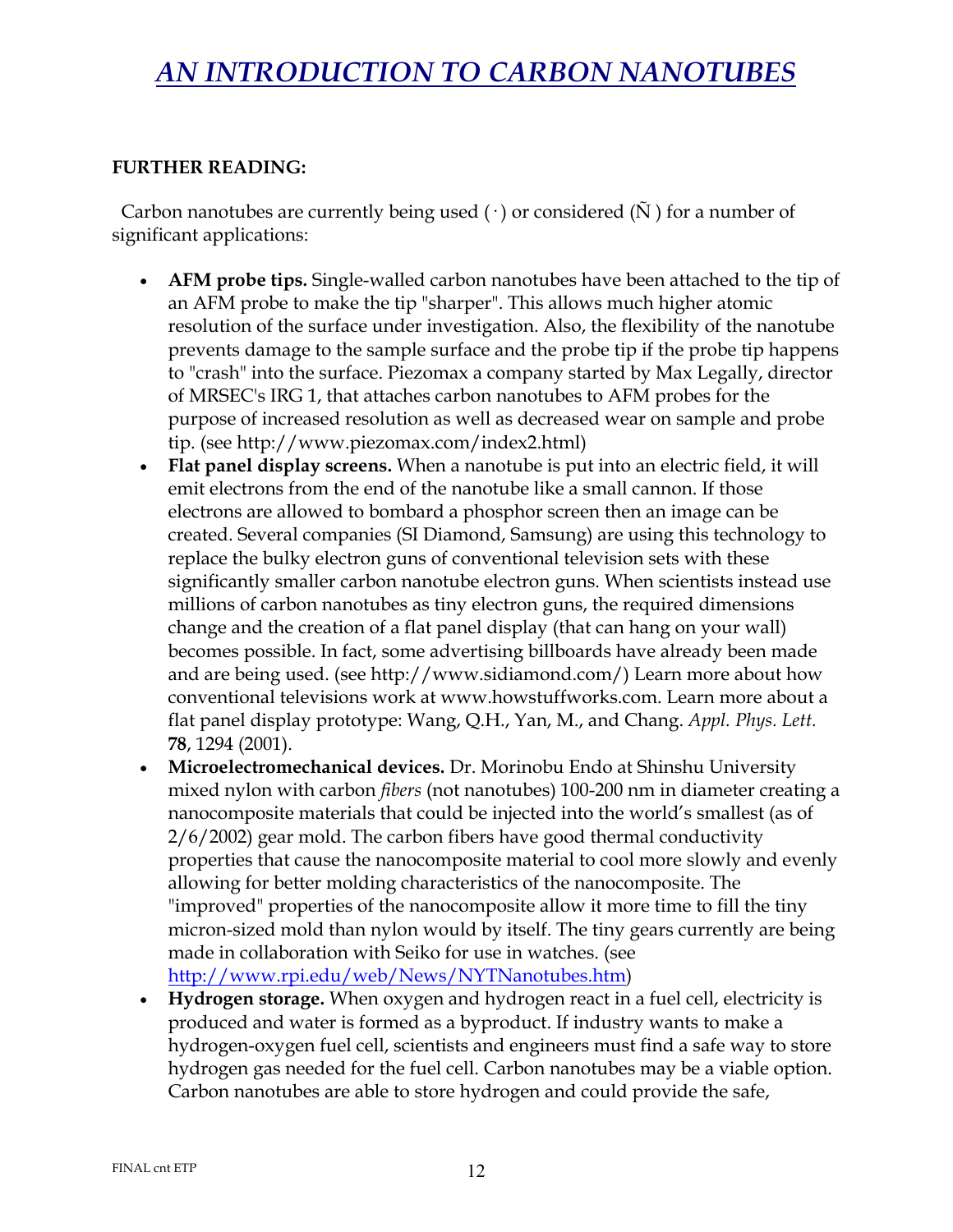efficient, and cost-effective means to achieve this goal. Dillon, A.C. et al. *Science*. **286**, 1127 (1999)

- **Actuators/Artificial muscles.** An actuator is a device that can induce motion. In the case of a carbon nanotube actuator, electrical energy is converted to mechanical energy causing the nanotubes to move. Two small pieces of "buckypaper," paper made from carbon nanotubes, are put on either side of a piece of double-sided tape and attached to either a positive or a negative electrode. When current is applied and electrons are pumped into one piece of buckypaper and the nanotubes on that side expand causing the tape to curl in one direction. This has been called an artificial muscle, and it can produce 50 to 100 times the force of a human muscle the same size. Applications include: robotics, prosthetics. Learn more about carbon nanotube actuators: Baughman, R.H. et al. *Science.* **284**, 1340 (1999).
- **Chemical sensors.** Semiconducting carbon nanotubes display a large change in conductance in the presence of certain gases (e.g.,  $NO<sub>2</sub>$  and  $NH<sub>3</sub>$ ). When compared to conventional sensors, carbon nanotubes provide the advantages of a smaller size, an increased sensitivity, and a faster response. Wei, Q.-H. et al. *Science*. **287**, 622 (2000).
- **Nanoscale electronics/nanocomputing** Scientists have exploited the mechanical and electrical properties of carbon nanotubes to produce molecular electronic devices. When nanotubes are placed in a grid, the intersections of the nanotubes become bits of information that can be stored non-volatilely. (see more information at Prof. Charles Lieber's website http://cmliris.harvard.edu/html\_natalya/research/research.htm) Semiconducting nanotubes also can be used as single molecule transistors.
- **Nanothermometer**. A carbon nanotube can be partially filled with gallium metal. When the temperature is changed, the gallium metal expands or contracts to fill or empty the carbon nanotube. The gallium level in the carbon nanotube varies almost linearly with temperature. This new device may find use in certain microscopies.
- **Flash photography and carbon nanotubes**. Scientists have discovered that asgrown single-walled carbon nanotubes can be ignited by holding a conventional camera flash a few centimeters away and flashing the sample. 3